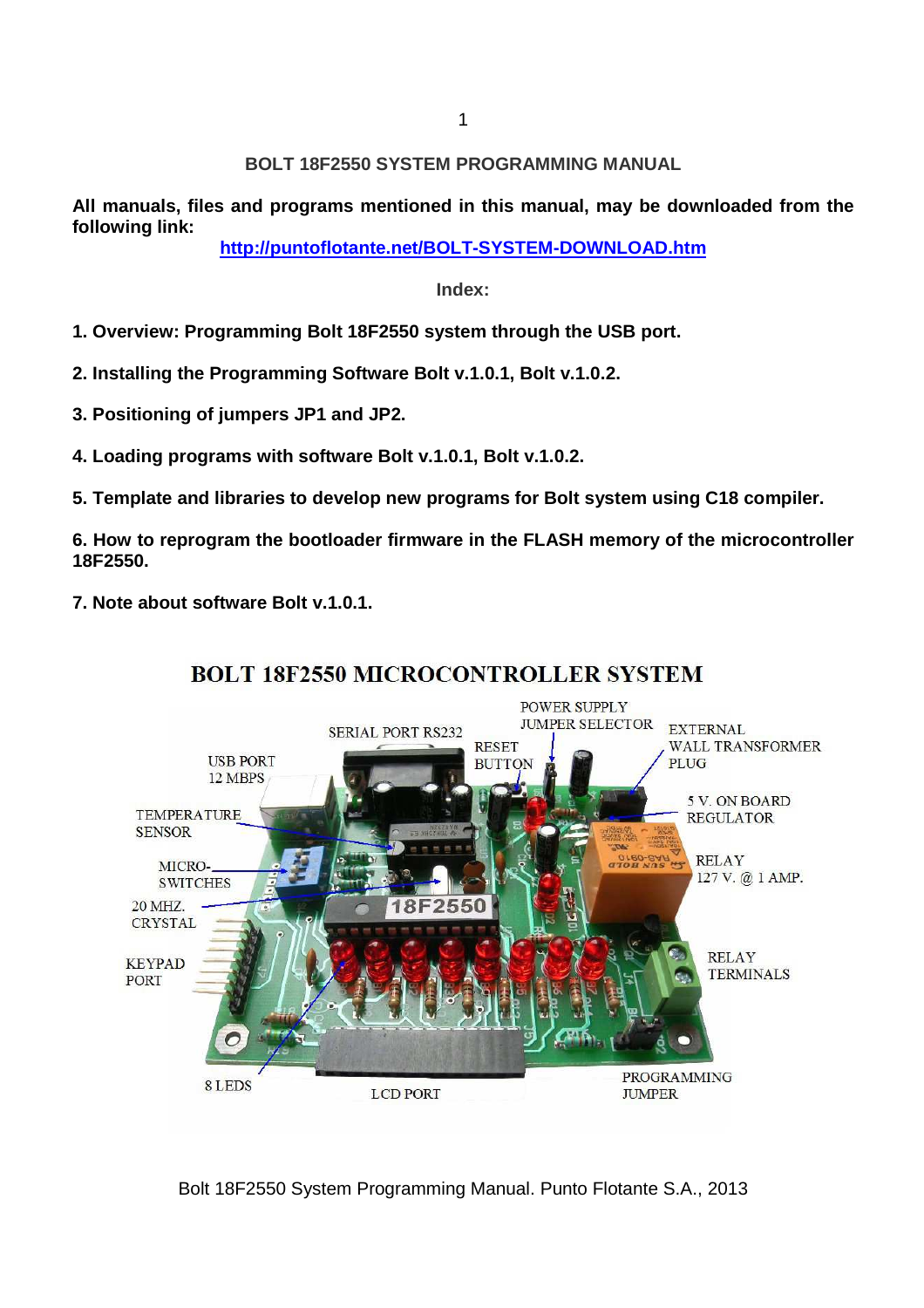## **1. Overview: Programming Bolt 18F2550 system through the USB port.**

18F2550 microcontroller has the ability to modify its own FLASH memory under the control of a firmware.

This firmware is called "Bootloader" and is factory preloaded on Bolt 18F2550 System. The figure below shows the map in purple with the 18F2550 code memory, preloaded with the firmware bootloader.

The Bootloader occupies approximately 2K locations in the bottom of the FLASH memory of the 18F2550, (locations 000H..7FFH). This area should not be used by the user application program. The 18F2550 contains a total of 16K words of 16 bit length code in its memory.



Using this firmware bootloader you can transfer executable programs (.hex) via USB cable from PC to flash memory using the software called Bolt v.1.0.1, whose installation is detailed in Chapter 2.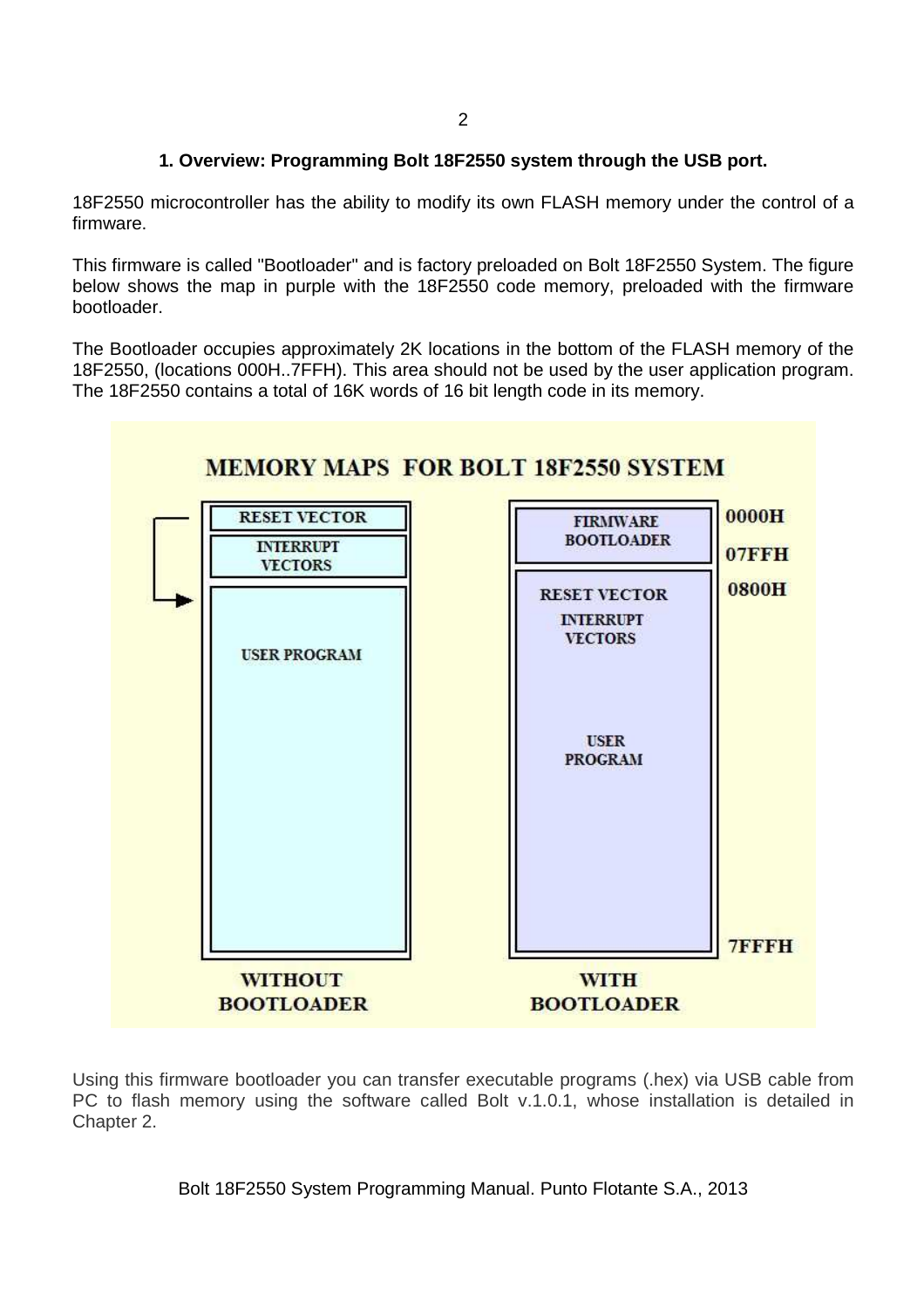The projects and test programs of Bolt system were developed using the C18 compiler v.3.40 and MPLAB IDE v.8.63, from Microchip. The support CD (you may download all files from our internet site as well) includes also a folder with all auxiliary libraries that can be used with template for the development of new projects. Please see Chapter 5 of this guide for more information.

### **CONFIGURATION REGISTERS**

The 18F2550 microcontroller has 14 configuration registers of 8 bits each. Such registers can enable and configure many features of the microcontroller. Bolt system operates with a 20 MHz external crystal.

| <b>REGISTER</b> | <b>ADDRESS</b> | <b>VALUE 8MHZ</b> | <b>VALUE 20MHZ</b> |
|-----------------|----------------|-------------------|--------------------|
| <b>CONFIG1L</b> | 30000H         | 21H               | 24H                |
| <b>CONFIG1H</b> | 30001H         | 0EH               | 0EH                |
| <b>CONFIG2L</b> | 30002H         | 38H               | 38H                |
| <b>CONFIG2H</b> | 30003H         | 1EH               | 1EH                |
| CONFIG3L        | 30004H         | 00H               | 00H                |
| <b>CONFIG3H</b> | 30005H         | 80H               | 80H                |
| <b>CONFIG4L</b> | 30006H         | 80H               | 80H                |
| <b>CONFIG4H</b> | 30007H         | 00H               | 00H                |
| <b>CONFIG5L</b> | 30008H         | <b>FFH</b>        | <b>FFH</b>         |
| <b>CONFIG5H</b> | 30009H         | 80H               | 80H                |
| <b>CONFIG6L</b> | 3000AH         | <b>FFH</b>        | <b>FFH</b>         |
| <b>CONFIG6H</b> | 3000BH         | A0H               | A0H                |
| <b>CONFIG7L</b> | 3000CH         | <b>FFH</b>        | <b>FFH</b>         |
| <b>CONFIG7H</b> | 3000DH         | <b>FFH</b>        | <b>FFH</b>         |

### PRELOADED VALUES OF CONFIGURATION REGISTERS:

These configuration words are already factory preloaded into the bootloader firmware, with the information from the table shown above. To see the details of the function of each of the bits in each register, please refer to the manual PIC18F2550 Datasheet.pdf pages 286-295.

For the Bolt 18F2550 system to work properly, these words should not be modified. However, if your application requires modifications, it would be necessary to reprogram the firmware bootloader of 18F2550 using a conventional ICSP programmer. Chapter 6 provides instructions for this case. Please be aware that any change in these registers may cause a system malfunction.

## **2. Installation of programming software Bolt v.1.0.1, Bolt v.1.0.2**

To program module Bolt through the USB port of your PC, it is necessary to install the provided software in your support CD, compatible with Windows 8, Windows 7 (32 and 64 bits), Vista and XP. You may find the installations files in :

## **http://puntoflotante.net/BOLT-SYSTEM-DOWNLOAD.htm**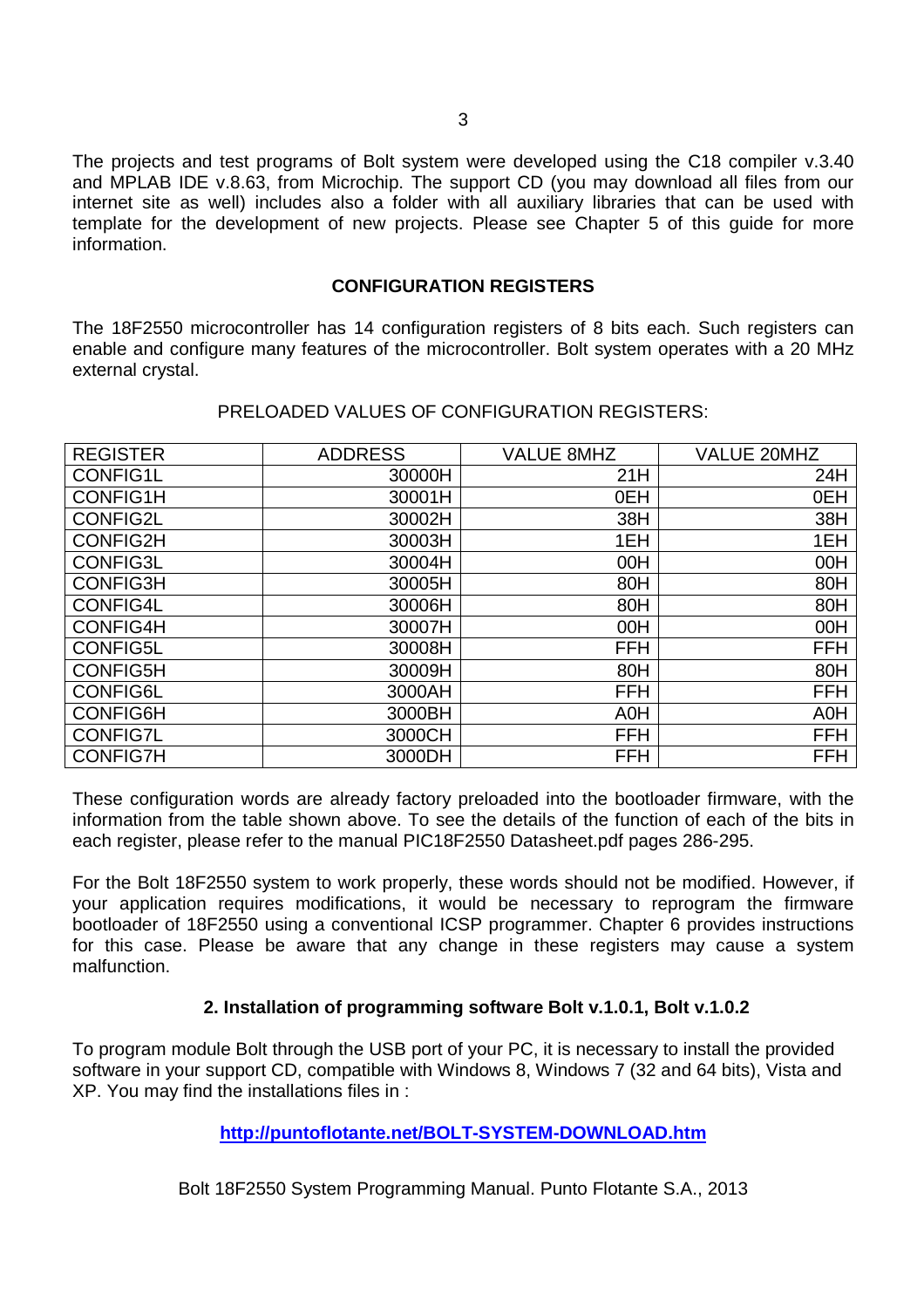Bolt-amd64-1.0.2 for Windows 8 Bolt-amd64-1.0.1 for Windows 7, 64 bits Bolt-x86-1.0.1 for Windows 7, 32 bits, Vista and XP.

Folder with installation files is shown below:



Open the installer depending on the operating system on your PC. The installation files will be stored in the specified folder in the window below (Destination Folder). Do not change the name of this destination.

Click "Install" to continue.

| <b>Choose Install Location</b>                                                                                                                                                               |        |  |
|----------------------------------------------------------------------------------------------------------------------------------------------------------------------------------------------|--------|--|
| Choose the folder in which to install Bolt 1.0.0 amd64 Installer.                                                                                                                            |        |  |
| Setup will install Bolt 1.0.0 amd64 Installer in the following folder. To install in a different<br>folder, click Browse and select another folder. Click Install to start the installation. |        |  |
|                                                                                                                                                                                              |        |  |
| Destination Folder                                                                                                                                                                           |        |  |
| C: Program Files Bolt                                                                                                                                                                        | Browse |  |
| Space required: 12.7MB                                                                                                                                                                       |        |  |
| Space available: 823.4GB                                                                                                                                                                     |        |  |
| Nullsoft Install System v2.46                                                                                                                                                                |        |  |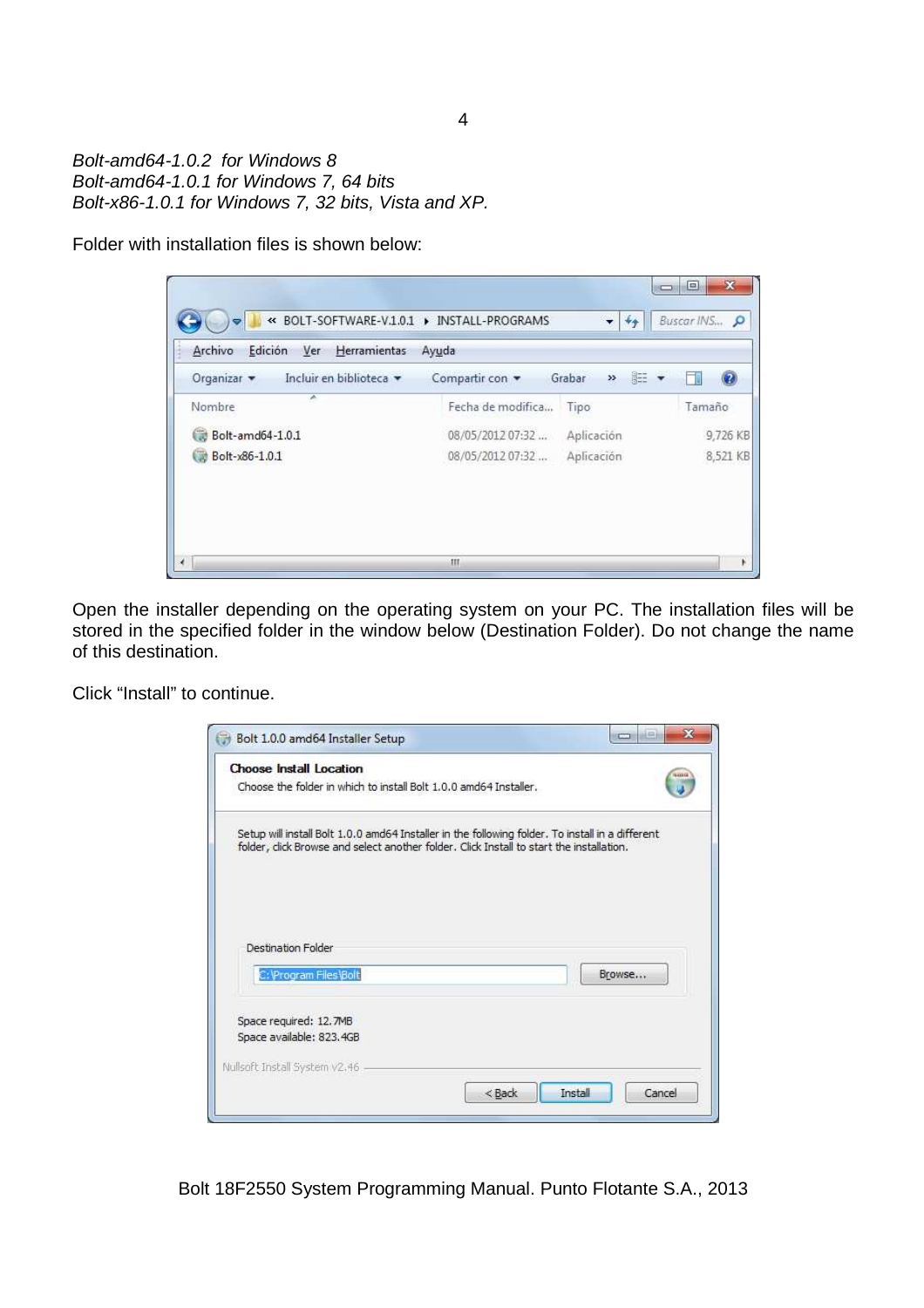The installation program may require to install or update additional files for runtime operation of Visual C ++. If the program asks for it, as shown in the window below, choose "Repair".

|                                            | Mantenimiento de Microsoft Visual C++ 2010 x64 Redistributable<br>Puede reparar la instalación o quitarla de este equipo. |                                                                                          |
|--------------------------------------------|---------------------------------------------------------------------------------------------------------------------------|------------------------------------------------------------------------------------------|
| Seleccione una de las siguientes opciones: |                                                                                                                           |                                                                                          |
|                                            |                                                                                                                           | Reparar Microsoft Visual C++ 2010 x64 Redistributable para devolverlo a su estado origio |
|                                            | Quitar Microsoft Visual C++ 2010 x64 Redistributable de este equipo.                                                      |                                                                                          |
|                                            |                                                                                                                           |                                                                                          |
|                                            | Sí, enviar a Microsoft Corporation información sobre la instalación.                                                      |                                                                                          |
|                                            | Para obtener más información, lea la directiva de recolección de datos.                                                   |                                                                                          |

Click "Finish". End of installation!

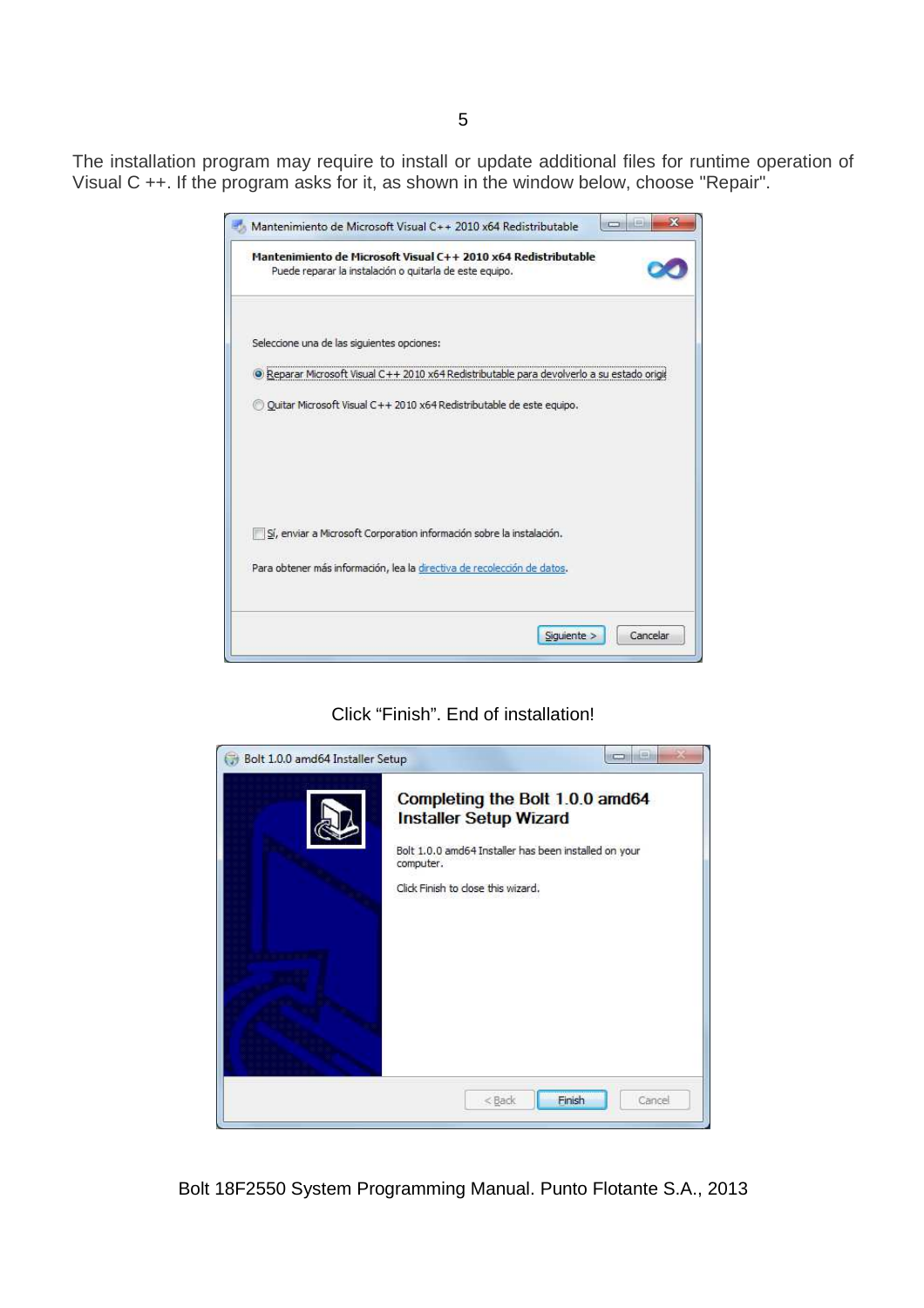## **\*\*\*IMPORTANT NOTE WHEN INSTALLING Bolt v.1.0.2, for Windows 8\*\*\***

If the installation program finds a previous versión of Visual C++ libraries installed on your PC, it will show the following message. This **IS NOT** an error message, and you do not have to take any actions. Just close this window and the installation will succesfully finish.

| ×<br>Programa de instalación de Microsoft Visual C++ 2010 x64 Redistribut                                                                                                                                                                                                                                             |  |  |  |  |
|-----------------------------------------------------------------------------------------------------------------------------------------------------------------------------------------------------------------------------------------------------------------------------------------------------------------------|--|--|--|--|
| El programa de instalación ha detectado que este equipo no cumple los requisitos para<br>instalar este software. Es necesario resolver los siguientes problemas que impiden la<br>instalación para poder instalar el paquete de software Programa de instalación de Microsoft<br>Visual C++ 2010 x64 Redistributable. |  |  |  |  |
| <u>Resuelva los siguientes problemas:</u>                                                                                                                                                                                                                                                                             |  |  |  |  |
| Se ha detectado una versión más reciente de Microsoft Visual C++ 2010 Redistributable en el equipo.                                                                                                                                                                                                                   |  |  |  |  |
| Vea el sitio web de Microsoft Visual Studio para obtener más información.                                                                                                                                                                                                                                             |  |  |  |  |
| Continuar<br>Cerrar                                                                                                                                                                                                                                                                                                   |  |  |  |  |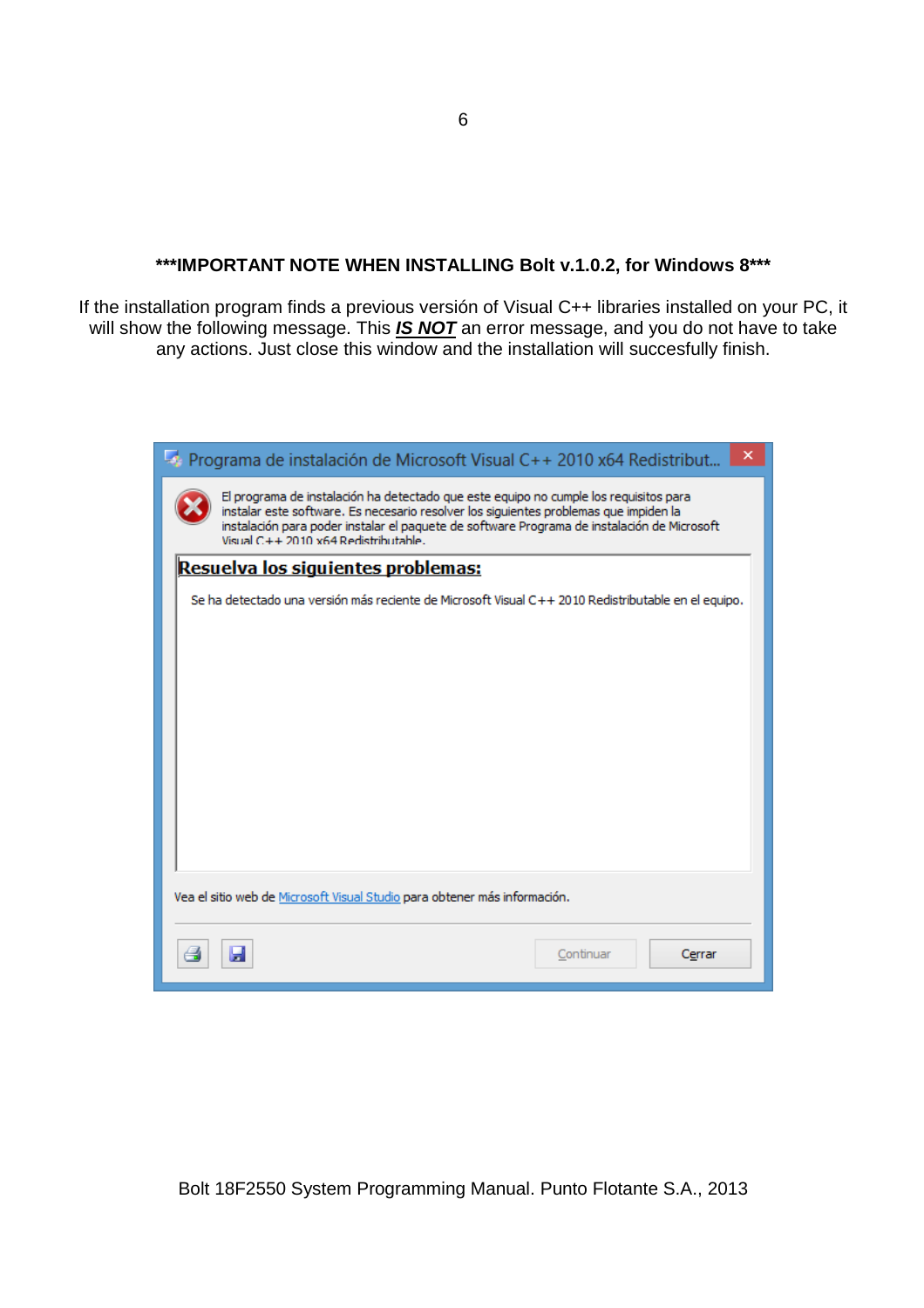Remember that the files were stored in the installation folder in the path: C:\Program Files\Bolt.

Go to that directory and giving a right mouse click to the application file "Bolt.exe" marked in the image below, create a shortcut in the desktop.

| >>                | 脏 |   |   |
|-------------------|---|---|---|
| Nombre            |   | z |   |
| driver            |   |   |   |
| po.               |   |   |   |
| 数 bolt            |   |   |   |
| bolt.exe.manifest |   |   |   |
| <b>BOLT</b>       |   |   |   |
| gnugpl            |   |   |   |
| libusb-1.0.dll    |   |   |   |
| uninstall         |   |   |   |
| vcredist_amd64    |   |   |   |
| Ш                 |   |   | ١ |

# **3. Positioning of jumpers JP1 y JP2.**

Referring to the figure shown on page 1 of this guide, locate jumpers JP1 and JP2 in module Bolt. The table below shows the function of each jumper. Put the power supply jumper JP1 to the "USB" position as shown below. This will feed board directly from the USB cable.

To program the FLASH memory of the system using software Bolt v.1.0.1., set jumper JP2, as shown in the photo below, in the closest position to the green terminals of the relay.

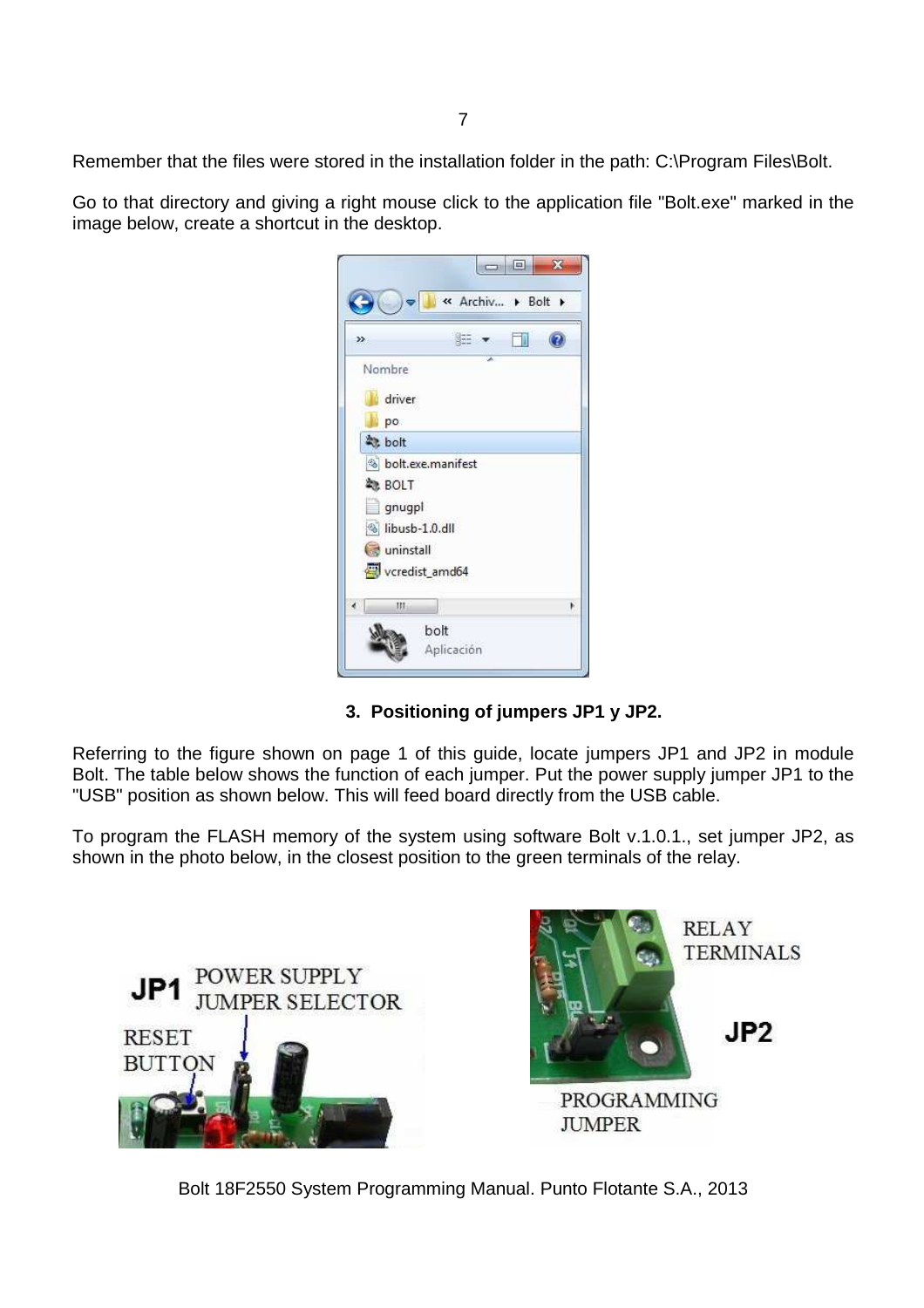| Jumper          | <b>Position</b><br>in PCB | <b>FUNCTION</b>                              | <b>Position</b> | <b>FUNCTION</b>                                       |
|-----------------|---------------------------|----------------------------------------------|-----------------|-------------------------------------------------------|
| JP <sub>1</sub> | "USB"                     | <b>Board is powered</b><br>through USB cable | <b>Opposite</b> | Board is powered through<br>external wall transformer |
| JP2             | "JP2"                     | <b>Autorun mode:</b><br>execute user program | <b>Opposite</b> | Bootloader mode: Program<br>18F2550 Flash memory      |

### **4. Loading programs with software Bolt v.1.0.1, Bolt v.1.0.2**

Connect USB cable to your PC and to the module Bolt 18F2550 and open from the desktop of your PC the file "Bolt" (a shortcut was created in chapter 2).

On detecting the module Bolt 18F2550, the driver is automatically installed on the PC and, in the program window you will read the sign "Bootloader v1.0 Connected", as shown below. If necessary disconnect and reconnect the USB cable. Remember the JP2 jumper should be in the position closest to the green terminals of the relay.



With option **"Hex File"** find the desired file to load, for example:

C:\BOLT-SYSTEM\BOLT-18F2550-7-PROJECTS\C18-BOLT-ELECTRONIC-LOCK

Choose the executable file: "C18-BOLT-ELECTRONIC-LOCK.hex" and click "Flash Target" to program.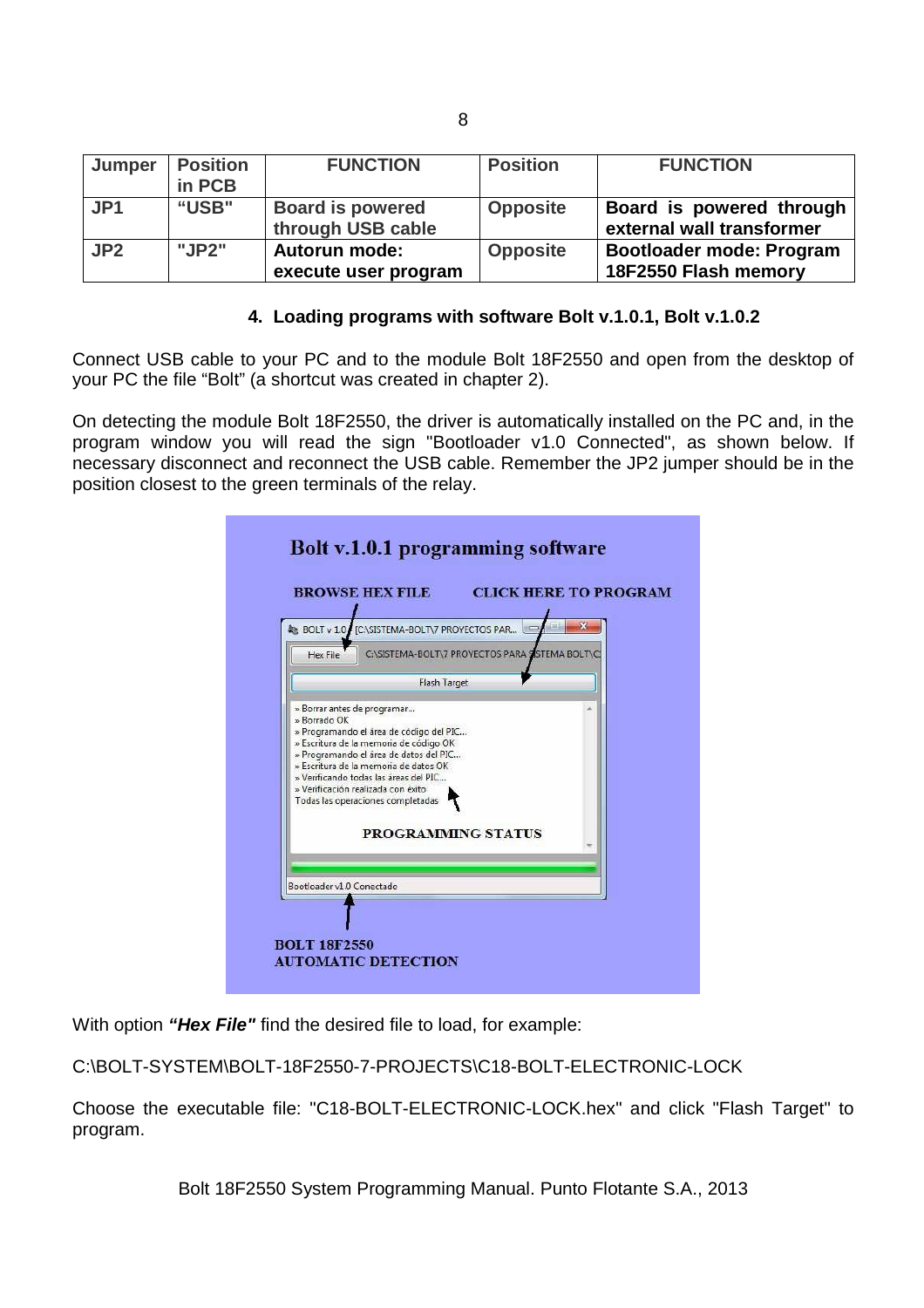

In just a few seconds, the programming software will perform the file transfer, indicating in the window every step of the programming protocol as shown:

| х<br>& BOLT v 1.0 - [C:\BOLT-SYSTEM\BOLT-18F2550-7-PR                                                                                                                                                                                                                                                                                   |  |
|-----------------------------------------------------------------------------------------------------------------------------------------------------------------------------------------------------------------------------------------------------------------------------------------------------------------------------------------|--|
| C:\BOLT-SYSTEM\BOLT-18F2550-7-PROJECTS\C18-BOLT-<br><b>Hex File</b>                                                                                                                                                                                                                                                                     |  |
| Flash Target                                                                                                                                                                                                                                                                                                                            |  |
| » Borrar antes de programar<br>» Borrado OK<br>» Programando el área de código del PIC<br>» Escritura de la memoria de código OK<br>» Programando el área de datos del PIC<br>» Escritura de la memoria de datos OK<br>» Verificando todas las áreas del PIC<br>» Verificación realizada con éxito<br>Todas las operaciones completadas |  |
|                                                                                                                                                                                                                                                                                                                                         |  |
| Bootloader v1.0 Conectado                                                                                                                                                                                                                                                                                                               |  |

Executing the program: once successfully programmed, change the programming jumper JP2 to the nearest position to sign "JP2" in Bolt 18F2550 system, to run the user program in **autorun mode**. Finally, press the reset button to execute the program. Everytime you power up the board, the executable program will automatically run.

Repeat the procedure for any other executable file you wish load into the Bolt module.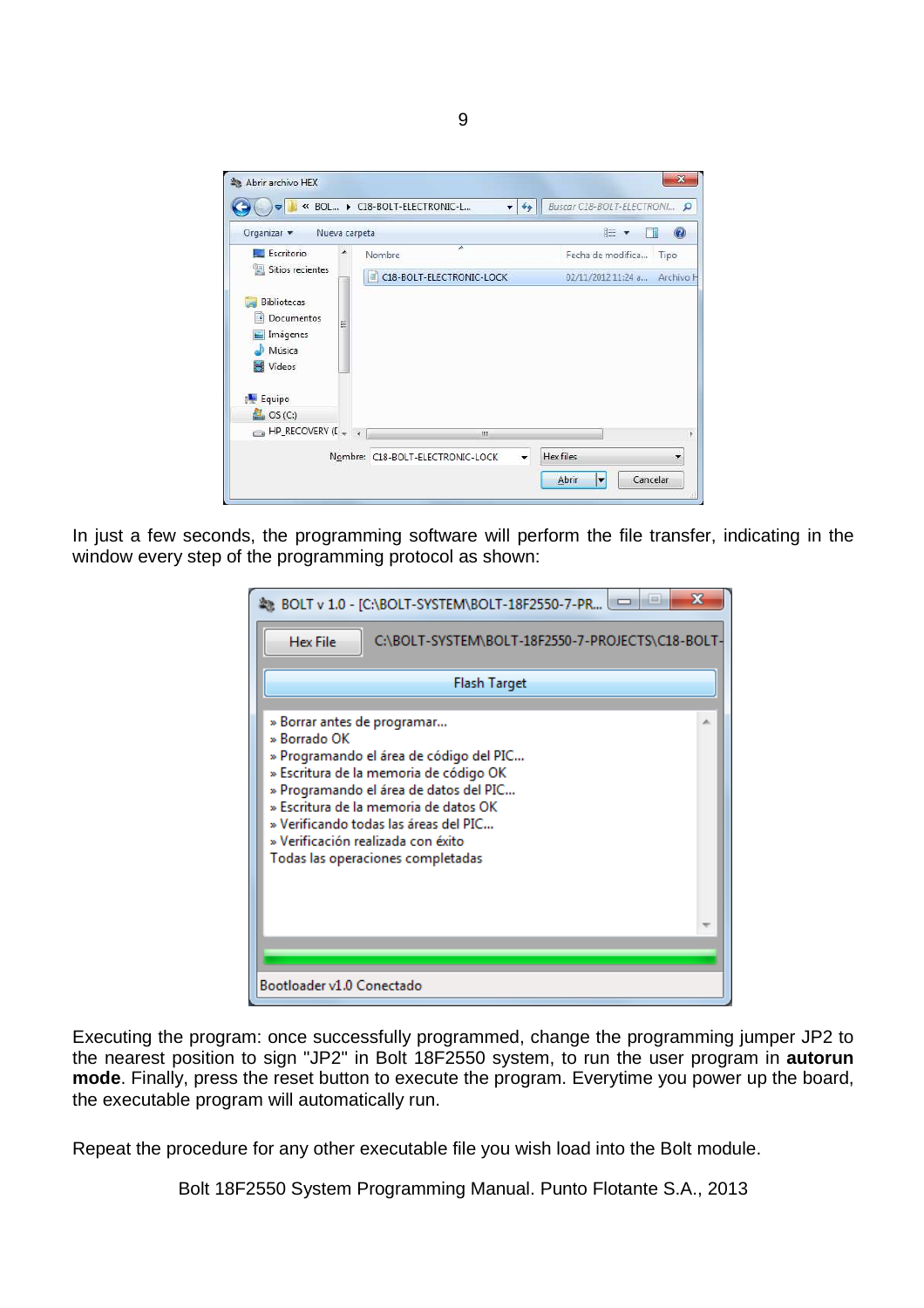### **5. Template and libraries to develop new programs for BOLT system using C18 compiler.**

**BOLT C18 TEMPLATE:** In the CD, you will find a folder with a programming template for C18 compiler, so that your new application programs work properly with the firmware loaded on the BOLT system. Always use the contents of this folder, together with the libraries required to create a new project in MPLAB IDE with the C18 compiler. The path is as follows:

C:\BOLT-SYSTEM\BOLT-18F2550-TEST-FILES\C18-FILES\BOLT-C18-TEMPLATE-LIBRARIES

In the image below, a template for Bolt 18F2550 is ready to write a new program, in a project created for C18 in MPLAB IDE.

| BOLT-C18-TEMPLATE - MPLAB IDE v8.63                                                                                                                                                                                                                                                                                                                                                                                        | $\Box$<br>$\mathbf{x}$                                                                                                    |
|----------------------------------------------------------------------------------------------------------------------------------------------------------------------------------------------------------------------------------------------------------------------------------------------------------------------------------------------------------------------------------------------------------------------------|---------------------------------------------------------------------------------------------------------------------------|
| File Edit View Project Debugger Programmer Tools Configure Window Help                                                                                                                                                                                                                                                                                                                                                     |                                                                                                                           |
| <b>DBE XRE SANAR?</b><br>Checksum: 0x8358<br>Debug - F S H H & O \$ H D B                                                                                                                                                                                                                                                                                                                                                  | Bolt C <sub>18</sub> project template                                                                                     |
| BOLT-18F2550-TEST-FILES\C18-FILES\BOLT-C18-LIBRARIES\BOLT-C18-TEMPLATE.c1                                                                                                                                                                                                                                                                                                                                                  |                                                                                                                           |
| /*We recommend using this template with MPLAB v.8.63 and C18 compiler v.3.4.<br>File (.hex) resulting from the compilation must be loaded into Bolt card wi<br>software "Bolt 1.0.1". It is important to integrate in the C project, file<br>"rm18f2550.1kr", which is a linker script for C18. Include also in your pro<br>universal library "18F2550BOLT". Add additional libraries that you may need<br>your project.*/ |                                                                                                                           |
|                                                                                                                                                                                                                                                                                                                                                                                                                            | C <sub>18</sub> standard libraries                                                                                        |
| #include <p18cxxx.h><br/>#include <delays.h><br/>#include <stdio.h><br/>//library sprintf()<br/>#include <stdlib.h><br/>//library atoi(), atof()<br/>#include "18F2550BOLT.h"</stdlib.h></stdio.h></delays.h></p18cxxx.h>                                                                                                                                                                                                  | Bolt 18F2550 library                                                                                                      |
| extern void startup (void ); // See c018i.c in your C18 compiler dir<br>#pragma code RESET INTERRUPT VECTOR = 0x000800<br>void reset ( void )                                                                                                                                                                                                                                                                              | BOLT-C18-TEMPLATE.mcw<br>$\mathbb{E}$                                                                                     |
| asm goto startup endasm                                                                                                                                                                                                                                                                                                                                                                                                    | <b>BOLT-C18-TEMPLATE.mcp</b><br><b>Source Files</b><br>BOLT-C18-TEMPLATE.c<br>Header Files<br>$\frac{h}{h}$ 18F2550BOLT.h |
| C18 project files<br>#pragma code<br>void main ()                                                                                                                                                                                                                                                                                                                                                                          | Object Files<br>Library Files<br>Linker Script<br>$\left  \frac{1}{2} \right $ rm 18f2550.lkr                             |
| //user program<br>user program                                                                                                                                                                                                                                                                                                                                                                                             | Other Files                                                                                                               |
|                                                                                                                                                                                                                                                                                                                                                                                                                            | Files & Symbols                                                                                                           |
| m                                                                                                                                                                                                                                                                                                                                                                                                                          |                                                                                                                           |
| PIC18F2550<br>W:0<br>$n$ ov z dc c<br>bank 0                                                                                                                                                                                                                                                                                                                                                                               | <b>WR</b>                                                                                                                 |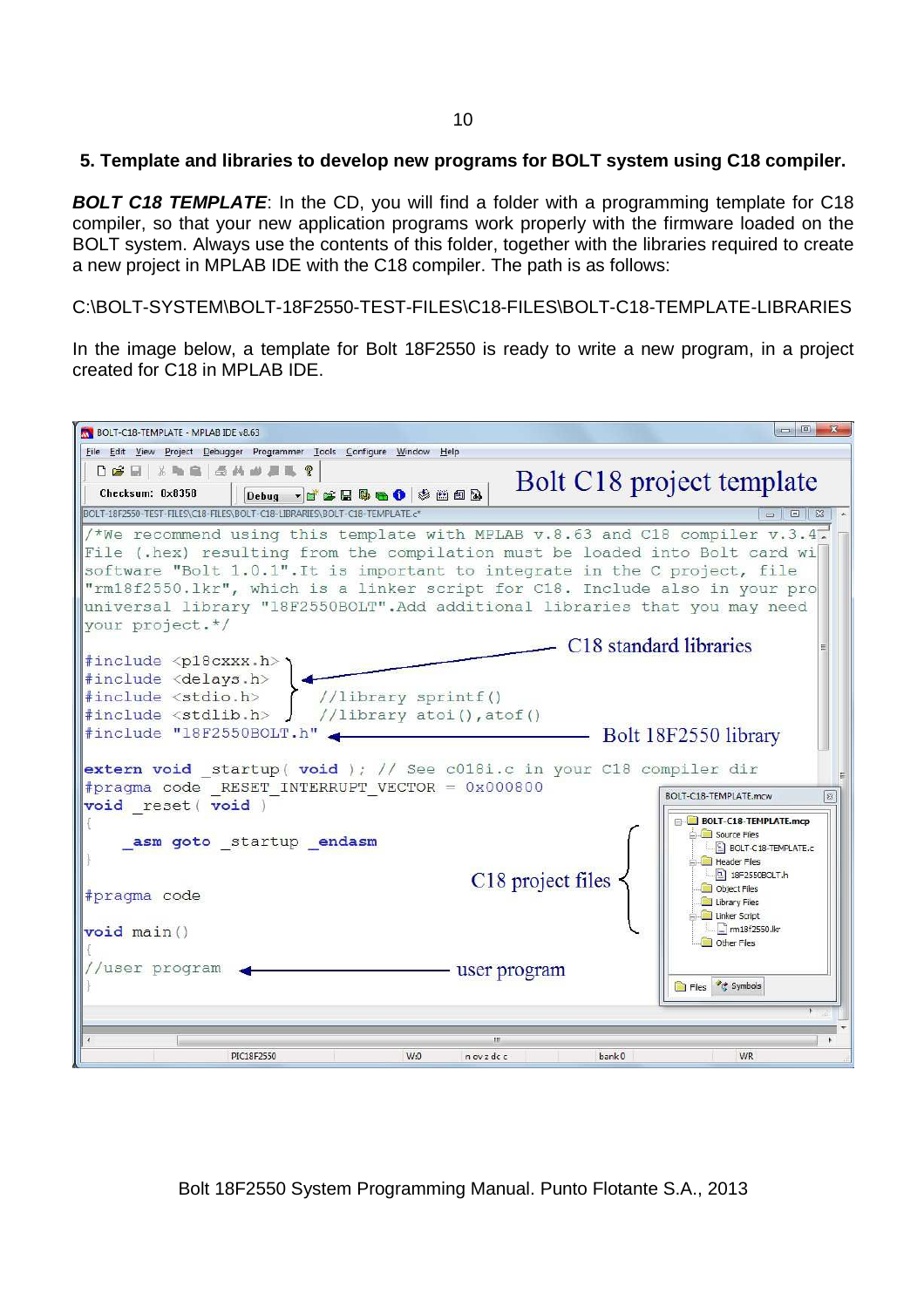**BOLT 18F2550 C18 LIBRARIES**: in the same path you will find a folder with all libraries with C18 functions for every interface in the Bolt system. The linker script file "rm18f2550" must be also included in every project.

|                                              | Buscar C18.,<br>« C18- > C18-BOLT-PROJECT-TEMPLATE |
|----------------------------------------------|----------------------------------------------------|
| Archivo<br>Edición<br>Ver Herramientas Ayuda |                                                    |
| Incluir en biblioteca v<br>Organizar -       | Compartir con<br>脚步<br>»                           |
| 18F2550BOLT                                  | LCD, KEYPAD, DELAYS, EEPROM LIBRARIES              |
| ADC-BOLT                                     | A/D CONVERTER LIBRARY                              |
| BOLT-C18-TEMPLATE                            | C18 BOLT 18F2550 TEMPLATE                          |
| ONEWIRE-BOLT -                               | DS18B20 TEMPERATURE SENSOR LIBRARY                 |
| rm18f2550                                    | C18 LINKER SCRIPT                                  |
| SERIAL-PORT-BOLT                             | SERIAL PORT LIBRARIES                              |
| 6 elementos                                  | all included in support CD                         |

**6. How to reload firmware into FLASH memory of the 18F2550.** 

If for any reason, the chip 18F2550 needs to be replaced with a new one, or lose its original firmware, follow the steps below to reprogram your firmware. This procedure will require an ICSP type programmer.

Remove first the 18F2550 circuit and insert it into the socket of ICSP programmer. Use the following link to find and download the bootloader file.

## **http://puntoflotante.net/BOLT-SYSTEM-DOWNLOAD.htm**

### **Boot20Mhz.hex**

-Program the FLASH memory with this file 18F2550 using ICSP programmer.

-Once programmed, reinsert the 18F2550 chip in the BOLT system.